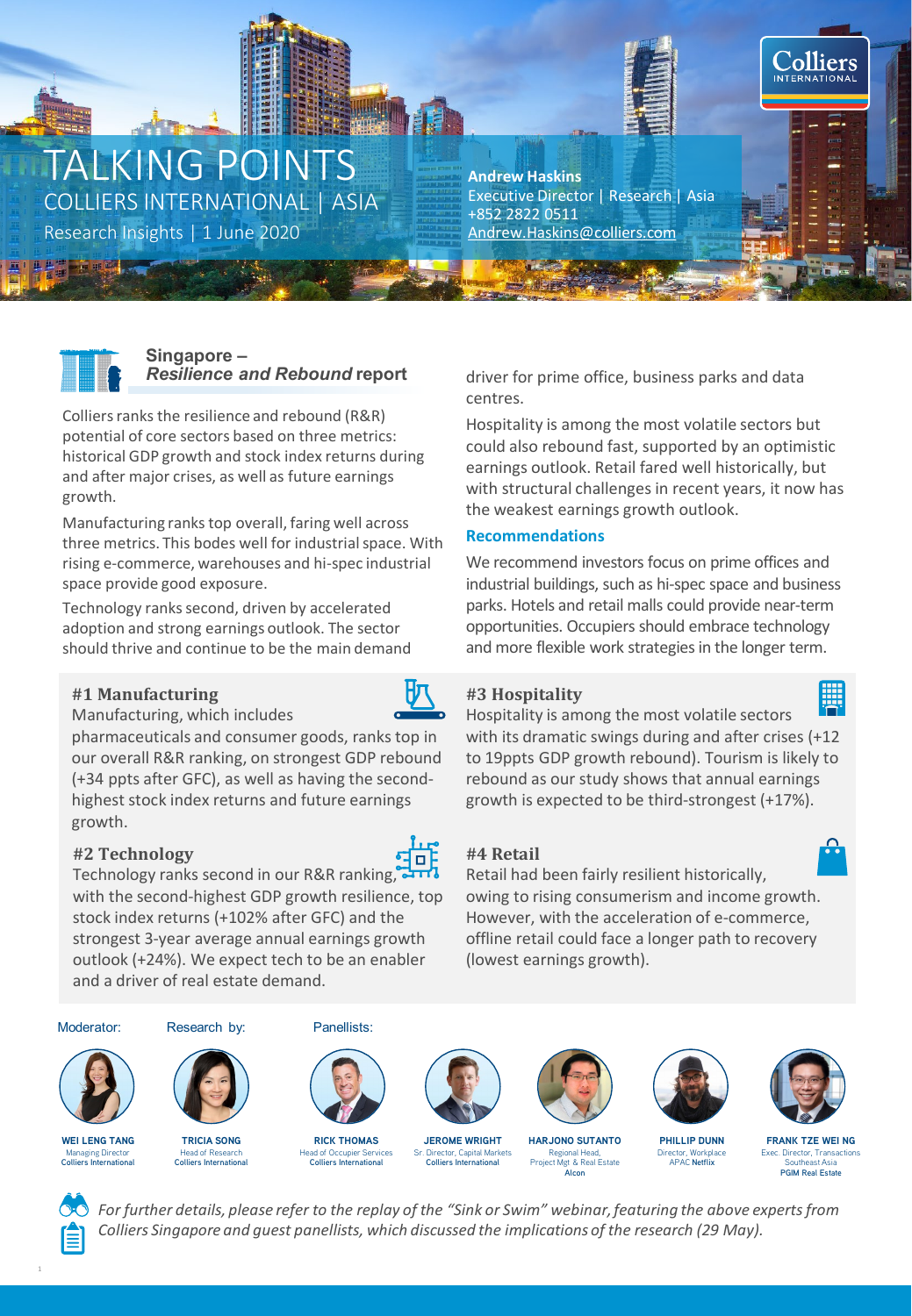

## **South China – Logistics**

This report identifies three logistics clusters from the mainland Greater Bay Area (GBA)\* cities and among these clusters highlights five recommended logistics cities for occupiers and investors.

#### **Zhuhai-Zhongshan-Jiangmen:**

Zhuhai-Zhongshan-Jiangmen's existing Grade A warehouse stock is relatively low compared to other clusters, yet the new supply is planned to double in next three years, providing more new logistics facilities with competitive rent amid rapid economic growth in the local markets.

#### **Shenzhen-Dongguan-Huizhou:**

The limited logistics land and future supply, coupled with the relative high occupancy costs of Grade A warehouses in Shenzhen has created spillover demand, accelerating the warehouse development of neighbouring emerging cities, especially Huizhou.

#### **Guangzhou-Foshan-Zhaoqing:**

Guangzhou, the most populous city in Guangdong, has a strong economic connection with Foshan. The urban integration of these two cities has benefited the logistics development of the emerging market in Zhaoqing.

#### **Recommendations**

- **Zhuhai**: The Hong Kong-Zhuhai-Macau Bridge Zhuhai strengthens the marine and logistics integration with Hong Kong and Macau.
- **Zhongshan**:We expect Zhongshan will be a logistics hub with the completion of the Shenzhen-Zhongshan Bridge, planned for 2024, connecting the east and west banks of the Pearl River.
- **Jiangmen**: The manufacturing sector is now the largest contributor to Jiangmen's overall GDP. The government aims to build the city into a coastal logistics centre and West Guangdong's key logistics hub.
- **Huizhou**: Huizhou's industrial economy and proximity to Shenzhen have established it as one of the major logistics centres in the GBA. Its lower rent and labour cost have helped the city promote itself as a promising alternative to other cities.



• **Zhaoqing**: Located in the central-west part of Guangdong, Zhaoqing acts as a gateway connecting the GBA to China's south-west region and as an organic produce transaction hub for the GBA.

#### *For further details, please see Colliers' report:*



\*Note: The GBA in this report only refer to the nine mainland cities in the Greater Bay Area, excluding the Hong Kong Special Administrative Region and Macau Special Administrative Region of the People's Republic of China.

1 [Hong Kong SAR Marine Department](https://www.mardep.gov.hk/en/publication/pdf/portstat_2_y_b5.pdf)



#### **Beijing - Business Park**

After more than 20 years of development, six mature business park submarkets have taken shape in Beijing. Shangdi and Wangjing-jiuxianqiao, the two most mature business parks in Beijing, are considered the best locations for tech companies, which are the top demand drivers for business parks. Meanwhile, other submarkets with more diversified industries, such as Beiqing Road, Fengtai and BDA, have also experienced rapid development in the past few years.

#### **Recommendations**

• Tenants: Business park rents are lower than offices. With improved property accessibility in business parks and continuous improvement of supporting facilities, we recommend that tenants in office markets who are more sensitive to rents to give greater consideration to business parks.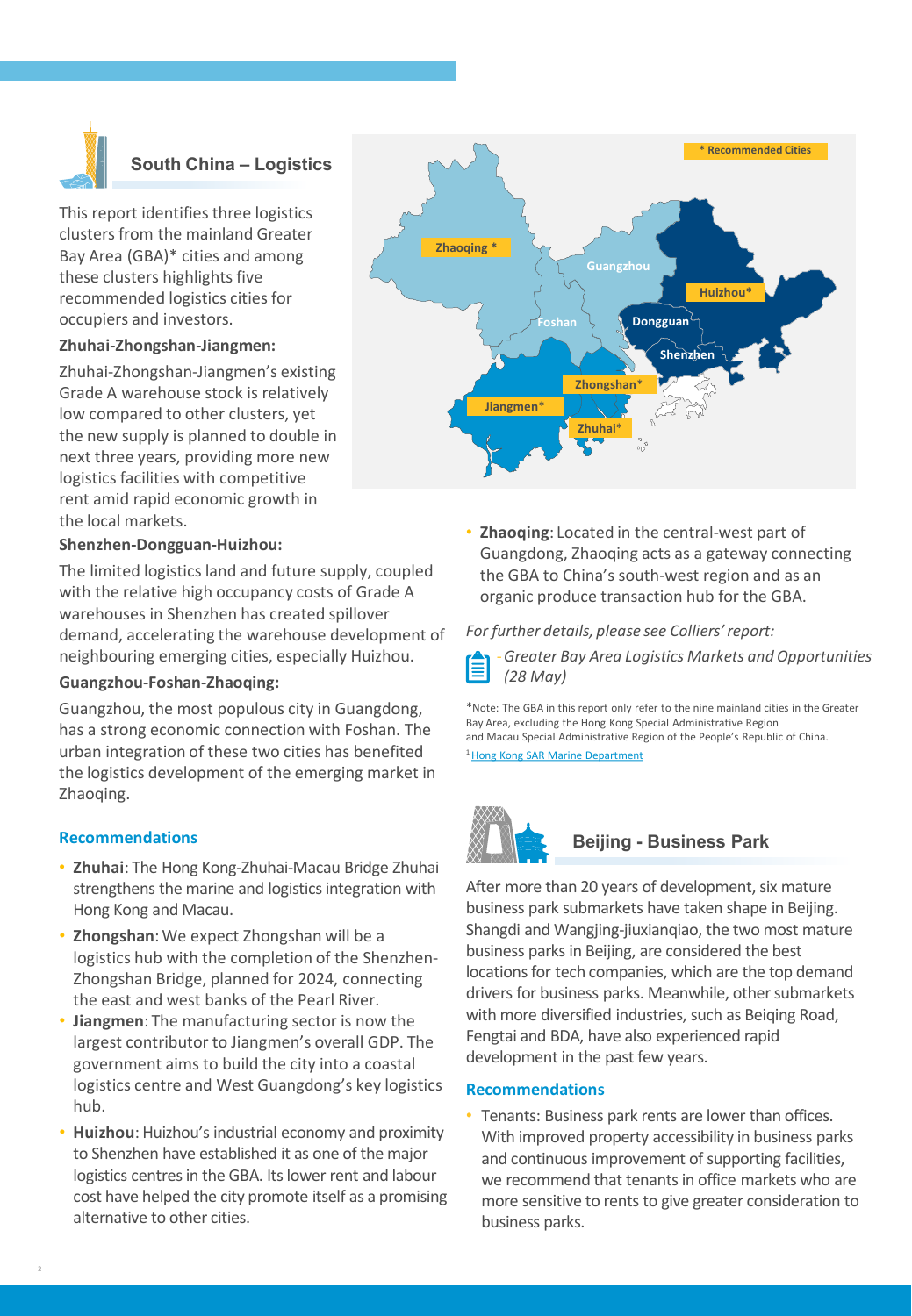- Landlords: The outbreak of COVID-19 accelerated the development of online services industries such as online education and online medical care. We recommend landlords seize the opportunity to capture expanding demand from these industries.
- Investors: We recommend investors pay attention to business park properties like Shangdi with simple business models and stable returns.

#### **R&D expenditure: RMB 18.7 billion**

This ranks as one of the top R&D spenders in China. We expect this high spending to elevate the quantity and scale of high-tech companies and employees in Beijing.

#### **13.3million sq metres**

The total stock of Beijing's business park market, organized across six submarkets: Shangdi and Beiqing Roads in Haidian District, Wangjingjiuxianqiao and Sihui in Chaoyang District, Fengtai on the 4th Ring Road, and BDA outside the 5th Ring Road.

#### **RMB128.1 per sq metre per month**

By the end of 2019, Beijing's average business park rent reached RMB128.1 (USD18.3) per square metre per month, decreasing gradually since a large supply over the past two years.

#### **2.1 million sq m**

2.1 million square metres (22.6 million square feet) of business park space is scheduled to enter the market from 2020 to 2024. We expect 2021 to be the year of peak supply, with over 1.0 million square metres (10.7 million square feet) of new supply entering the market.

*For further details, please see Colliers' report:*



-*Beijing Business Park Market Overview and Outlook | Maturing and Thriving (28 May)*



#### **Taiwan - Taichung City**

The New City Hall Business District (NCHBD) is a multicentric hub in central Taiwan. The office market was active in Q1, with impact from COVID-19 not yet apparent.

We expect the NCHBD to become Taichung's largest prime office market in the next five years.

#### **Recommendations**

- Continued manufacturing investment in Taichung City should drive demand for office space. We recommend the office sector in Taichung as the most stable and promising investment opportunity.
- We recommend tenants with expansion or relocation requirements consider the NCHBD, as landlords may offer more flexible terms in 2020.

#### *For further details, please see Colliers' report:*

- *Taichung's Fast-growing New Business District (28 May)*



E RENT

## **Philippines - Manila retail property**

Colliers believes that the COVID-19 pandemic and the lockdown imposed are likely to redefine Metro Manila shopping.

- From March 17 to 30, 2020, we conducted a survey of more than 100 respondents, located in Luzon and Visayas, to get insights on shopping preferences of the public. Results showed that 80% of respondents still chose brick-and-mortar retail despite the poll being conducted during the lockdown period.
- We believe that most respondents did not factor in the extent of the pandemic and its potential impact on consumers' mobility.
- Colliers believes that even if the government fully relaxes the lockdown imposed all over Metro Manila, personal distancing protocols to be implemented in Metro Manila malls are likely to reduce consumer traffic. This in turn, is likely to result in a slower absorption of retail space all over Metro Manila. Colliers projects vacancy rising to 12.0% in 2020 from 9.8% in 2019.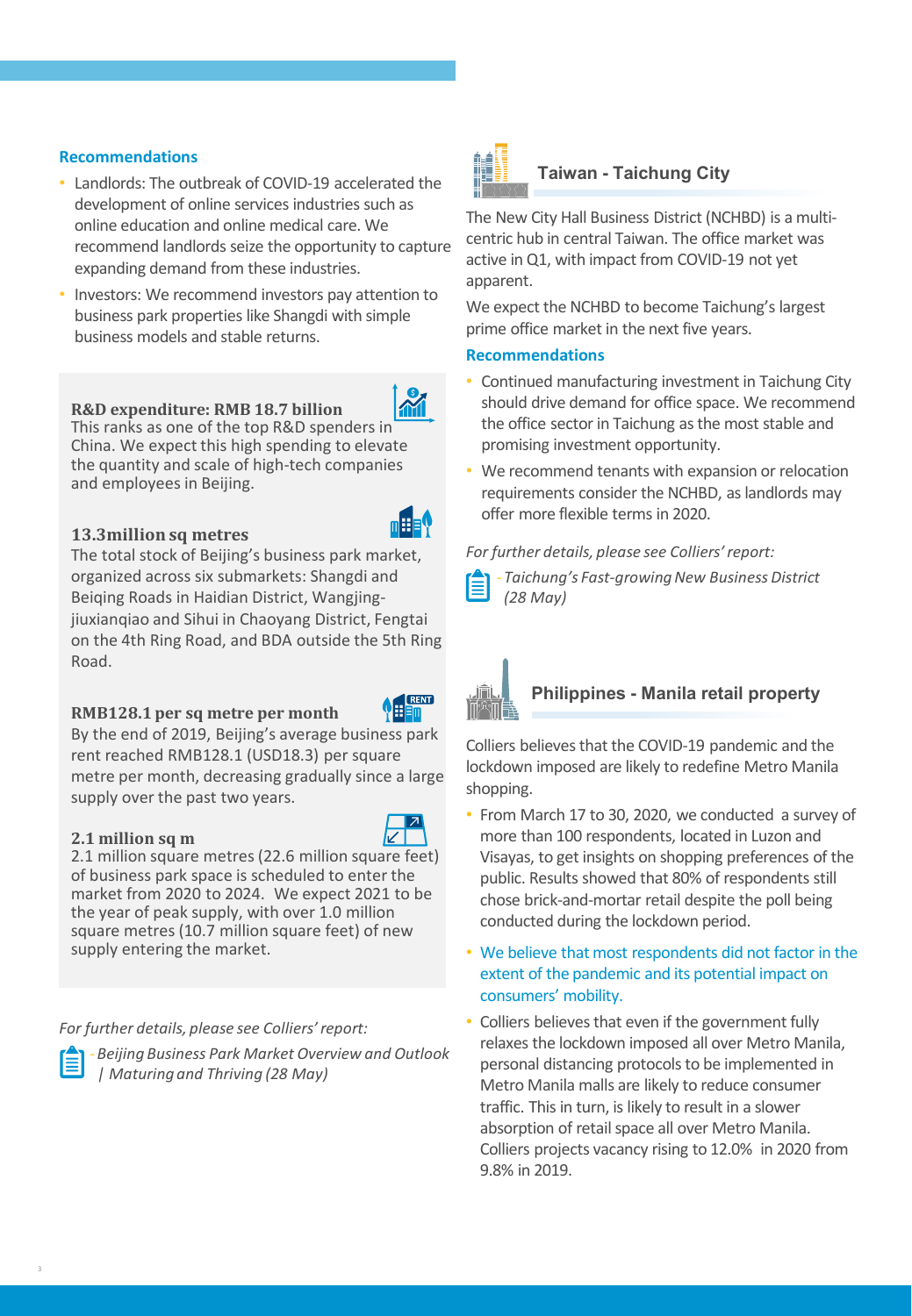• In our opinion, the reduced mobility, observance of physical distancing, and aversion towards the use of physical currency present opportunities for mall operators and retailers all over Metro Manila. These are likely to form part of the new normal in Philippine retail.

#### **Recommendations**

• We recommend that mall operators expand their ecommerce platforms. Retailers, meanwhile, should maximize mall developers' online sites and social media platforms. Retailers should remain relevant by ramping up client engagement and partnering with delivery platforms.

*For further details, please see Colliers' report:*



**Australia - Offices, Industrial**



- Stage 2 lifting of restrictions to come into force over the next week, with cafes, restaurants, pubs, gyms and cinemas able to trade. Each state has differing start dates; however, most are lifting restrictions in early June.
- The JobKeeper programme underwent a significant revision and is now expected to cover 3.5 million workers and cost AUD70 billion(USD47 billion), rather than the estimated 6 million workers and AUD130 billion (USD87 billion) cost.
- The government released details of the JobMaker programme which has a strong focus on vocational training, industrial relations reform, infrastructure spend and tax reform.
- The Value of Construction work done fell by 1.0% (seasonally adjusted) quarter on quarter and is the weakest since September 2010. Residential construction was the biggest drag, falling 1.6% on last quarter.

#### **Office**

- Vicinity has announced plans for a 42,000 sq m office tower, and 366 apartment building as part of its mixeduse development at Box Hill.
- Mirvac and Cbus have been shortlisted for the Treasury Square mixed-use development which is currently controlled by Vic Track with final offers due in July.
- Major banks such as NAB and Westpac are gradually allowing their staff to return to the office; however, 'hot desking' is not permitted. Instead, staff will be required to book a workstation via an app.

#### **Industrial**

- Last week, we launched our second Industrial Investor and Occupier Sentiment Survey. Key insights include:
	- » Industrial and logistics investors are now more certain on when they plan to buy - 64% of investors believe they will buy their next asset within six months compared to 43% last month and the number of investors who said they don't know when they will next buy fell from almost half in April to 25% in May.
	- » Investors are now more bullish with regards to capital growth and the outlook for cap rates within the sector - almost 60% believe that cap rates will only soften by up to 25 basis points compared to just 22% in May.
	- » Given supply chain disruptions, 31% of occupiers surveyed said they are now requiring more storage space as a result of COVID-19 and 31% of occupiers also said they are now storing more stock locally.
	- » 13% of occupiers said they are now exploring automation provisions within their warehouse while 6% said they are exploring relocation options as a result of COVID-19.
- The South Australian Government has agreed to provide up to AUD10,000 in grant funding for South Australian exporters as part of a new e-commerce Accelerator Programme (eCAP). The programme will allow eligible small to medium exporters to apply for the grant to diversify their business model to include an online platform to generate more revenue and create new jobs.

*For further details, please see Colliers' report:* -*Colliers Radar – Weekly Real Estate Update (29 May)*